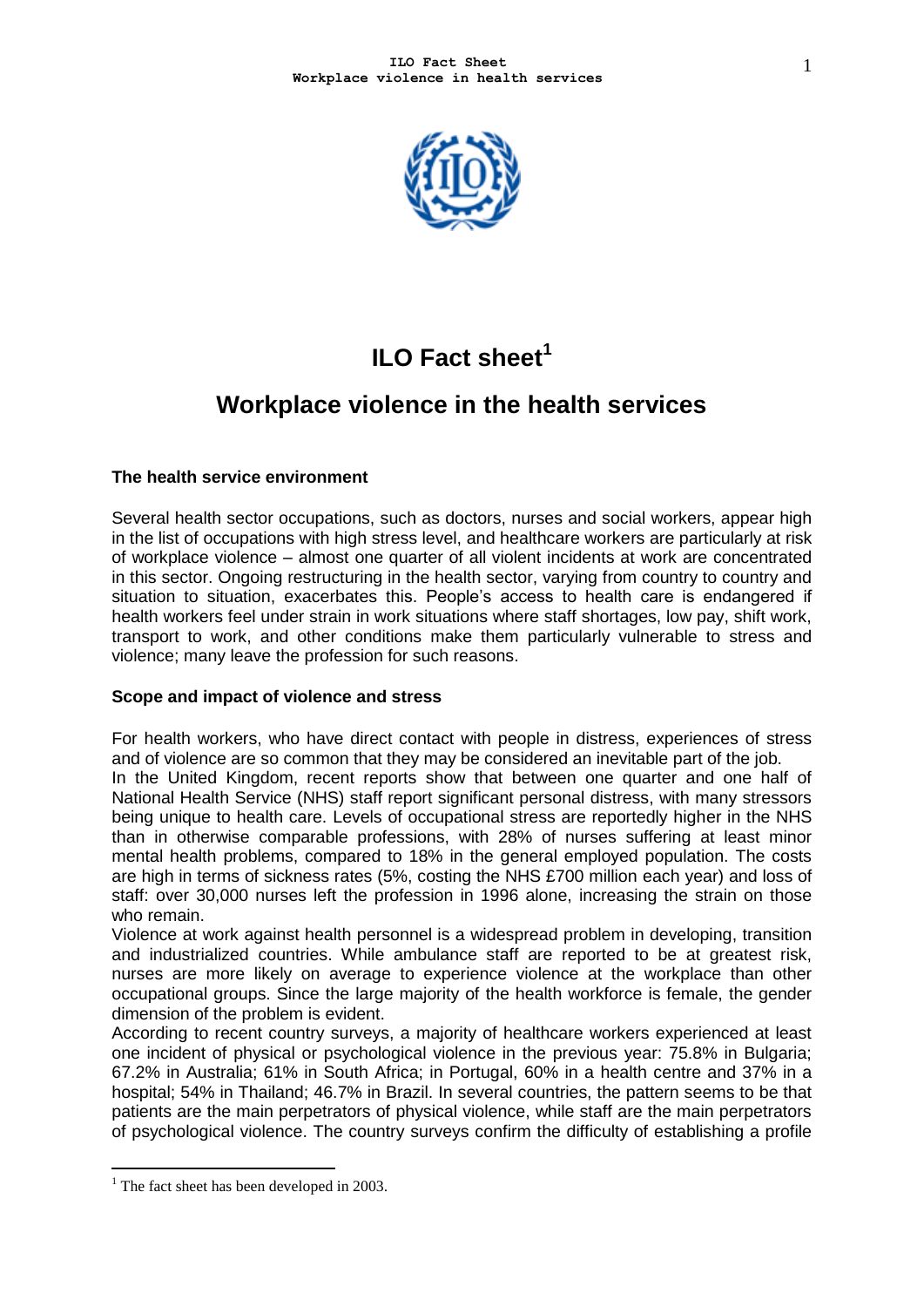of people committing acts of workplace violence, and highlight the risks associated with generalization and stereotyping in this area. Psychological violence is more prevalent than physical violence, and is widespread throughout the health services: verbal abuse was the main area of concern, reportedly experienced by between 27% and 67% of respondents, followed by bullying and mobbing, reported by 10% to 30% of respondents.

Workplace violence is recognized as an important generator of post-traumatic stress disorder. According to surveys, between 40% and 70% of its victims report significant levels of PTSD symptoms, such as being super-alert and watchful, trying not to think or talk about what happened, feeling chronic fatigue or being bothered by repeated memories of the incident. An Australian study identified a significant relationship between exposure to bullying at work and emotional injury, highlighting the importance of psychological violence in stress generation.

This correlation between violence and stress is significant not only in assessing the overall impact on the individual but also in determining their global impact in terms of cost and efficiency for organizations and effectiveness of health systems. According to a survey of the American Nurses Association, 76% of 7,251 responding nurses reported increased patient load, 75% said this is resulting in declining quality of care. An American Medical Association report notes that many nurses leave their job, that nurses' burnout rises with growing caseload, and that high nursing caseloads may account for 20,000 unnecessary deaths per year.

#### **Causes**

The reasons for workplace violence and stress are identified at organizational, societal and individual levels, showing complex interrelationships. The accumulation of stress and tension in demanding health occupations – under strain from societal problems and the pressure of health system reforms – contribute to emerging violence. At an individual level, health workers tend to rank the personality of patients as the leading factor generating violence, followed by the social and economic situation in the country and, well behind, work organization and working conditions. However, when categorized into individual, societal and organizational factors, all three contributing factors appear to be of equal importance in the analysis of risks of violence and stress, with organizational factors playing a key role.

#### **Strategies addressing stress and violence**

Analysing the origins and risk factors of workplace stress and workplace violence in the health sector is a precondition for developing policies and action in an appropriate way, identifying priority areas and allocating resources. With regard to workplace violence, current measures focus on a more immediate response, such as security measures and improvement of the physical environment, rather than on strategic and organizational factors. In the event of a violent incident, the support of victims should have first priority, providing medical and psychological aid at different stages, including peer and management

support, as well as complaint procedures, legal aid and rehabilitation measures.

Recommendations from country reports on how to address workplace violence in the health sector reflect an approach that integrates interventions at organizational, societal and individual level, with a clear focus on preventive action. Interventions should focus on (a) general conditions in society and the legal framework; (b) normative interventions, such as guidelines and management competencies; and (c) interventions at the environmental and individual levels. In many countries, strategies could start by raising awareness and building understanding among health personnel

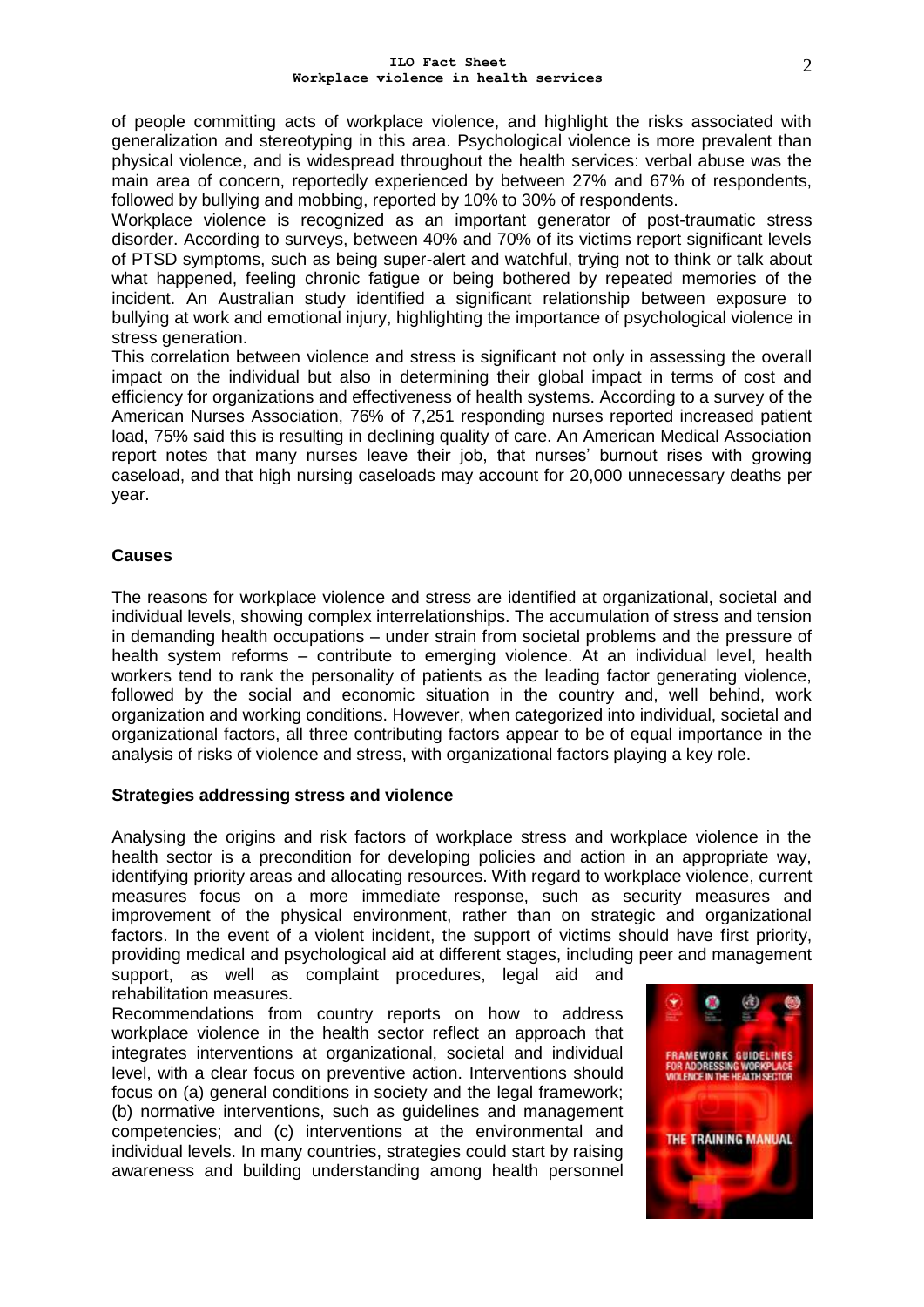#### **ILO Fact Sheet Workplace violence in health services**

and other parties concerned at all levels. The crucial role of social dialogue in defusing workrelated stress and violence at work in the health sector is increasingly recognized. Consequently a participatory approach, whereby all parties concerned have an active role in designing and implementing anti-stress and anti-violence initiatives, is highly recommended. In addition to the Framework guidelines for addressing workplace violence in the health sector, a [training manual](http://www.ilo.org/public/english/dialogue/sector/publ/health/manual.pdf) has been released to assist practitioners in implementing the guidelines.